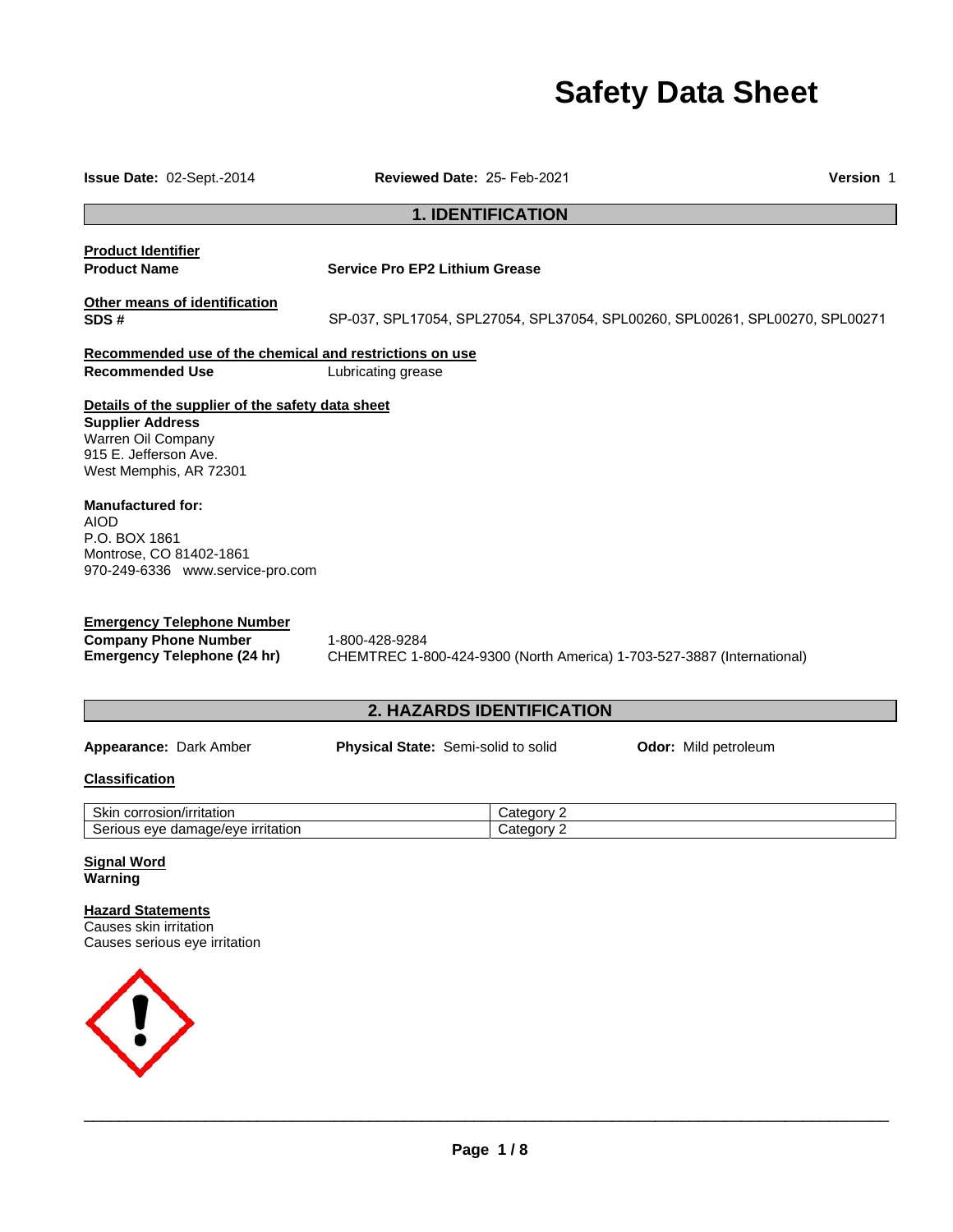# **Precautionary Statements – Prevention**

Wash face, hands and any exposed skin thoroughly after handling Wear protective gloves/protective clothing/eye protection/face protection

#### **Precautionary Statements – Response**

IF IN EYES: Rinse cautiously with water for several minutes. Remove contact lenses, if present and easy to do. Continue rinsing if eye irritation persists: Get medical advice/attention.

 $\Box$ 

IF ON SKIN: Wash with plenty of soap and water

Take off contaminated clothing and wash it before reuse

If skin irritation occurs: Get medical advice/attention

#### **Other Hazards**

Harmful to aquatic life with long lasting effects

#### **Unknown Acute Toxicity**

2.25% of the mixture consists of ingredient(s) of unknown toxicity

### **3. COMPOSITION/INFORMATION ON INGREDIENTS**

| <b>Chemical Name</b>                                 | <b>CAS No</b> | Weight-% |
|------------------------------------------------------|---------------|----------|
| Severely Hydrotreated Heavy Naphthenic Petroleum Oil | 64742-52-5    | 70-80    |
| Residual oils (petroleum), hydrotreated              | 64742-57-0    | $1 - 10$ |
| Zinc Alkyl Dithiophosphate                           | 68649-42-3    | <5       |
| Lithium Hvdroxide Solution                           | 1310-66-3     | <5       |
| Petroleum Asphalt                                    | 8052-42-4     |          |

\*\*If Chemical Name/CAS No is "proprietary" and/or Weight-% is listed as a range, the specific chemical identity and/or percentage of composition has been withheld as a trade secret.\*\*

# **4. FIRST-AID MEASURES**

|  | <b>First Aid Measures</b> |
|--|---------------------------|
|  |                           |

| <b>Eve Contact</b>              | Rinse cautiously with water for several minutes. Remove contact lenses, if present and<br>easy to do. Continue rinsing. If eye irritation persists: Get medical advice/attention.                                                                                                                                                                                                                                                                                                  |
|---------------------------------|------------------------------------------------------------------------------------------------------------------------------------------------------------------------------------------------------------------------------------------------------------------------------------------------------------------------------------------------------------------------------------------------------------------------------------------------------------------------------------|
| <b>Skin Contact</b>             | Wash with plenty of soap and water. Take off contaminated clothing and wash it before<br>reuse. If skin irritation occurs: Get medical advice/attention.                                                                                                                                                                                                                                                                                                                           |
| <b>Inhalation</b>               | Vaporization is not expected at ambient temperatures. This material is not expected to<br>cause inhalation-related disorders under anticipated conditions of use.<br>In case of<br>overexposure, move the person to fresh air.                                                                                                                                                                                                                                                     |
| Ingestion                       | DO NOT induce vomiting unless directed by a physician. Rinse out mouth with water.<br>Never give anything by mouth to a person who is not fully conscious. Allow small quantities<br>to pass through the digestive system. If large amounts are swallowed or irritation of<br>discomfort, seek medical attention immediately.                                                                                                                                                      |
| Most important symptoms/effects |                                                                                                                                                                                                                                                                                                                                                                                                                                                                                    |
| <b>Symptoms</b>                 | Causes skin irritation. Causes serious eye irritation. No significant adverse health effects<br>are expected to occur upon short term exposure at ambient temperatures. At elevated<br>temperatures, product vapor may cause respiratory tract irritation. Repeated or prolonged<br>overexposure to product mists can result in respiratory tract inflammation and an increased<br>risk of infection. This material can cause a laxative effect. If swallowed in large quantities, |

#### **Indication of any immediate medical attention and special treatment needed**

\_\_\_\_\_\_\_\_\_\_\_\_\_\_\_\_\_\_\_\_\_\_\_\_\_\_\_\_\_\_\_\_\_\_\_\_\_\_\_\_\_\_\_\_\_\_\_\_\_\_\_\_\_\_\_\_\_\_\_\_\_\_\_\_\_\_\_\_\_\_\_\_\_\_\_\_\_\_\_\_\_\_\_\_\_\_\_\_\_\_\_\_\_

this material can obstruct the intestine.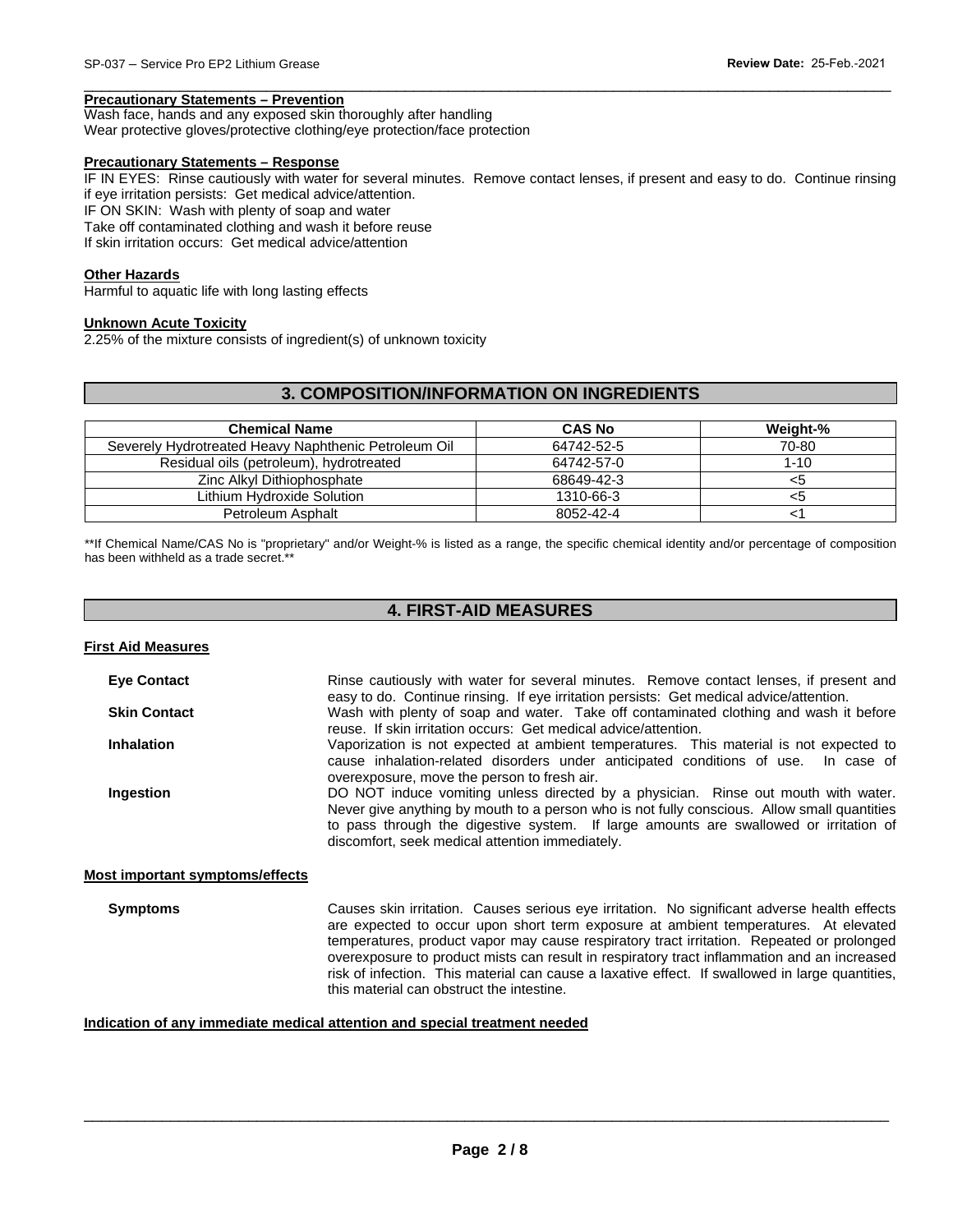$\Box$ Notes to Physician **Skin:** In the event of injection in underlying tissue, immediate treatment should include extensive incision, debridement and saline irrigation. Inadequate treatment can result in ischemia and gangrene. Early symptoms may be minimal. Ingestion: Check for possible bowel obstruction with ingestion of large quantities of material.

### **5. FIRE-FIGHTING MEASURES**

#### **Suitable Extinguishing media**

Use dry chemical, foam, carbon dioxide or water fog.

**Unsuitable extinguishing media** Not determined.

#### **Specific Hazards Arising from the Chemical**

Water or foam may cause frothing. Carbon dioxide and inert gas can displace oxygen. Use caution when applying carbon dioxide or inert gas in confined spaces.

**Hazardous Combustion Products** Carbon dioxide, carbon monoxide, smoke, fumes, unburned hydrocarbons and oxides of sulfur, phosphorus, zinc and/or zinc.

#### **Protective equipment and precautions for firefighters**

As in any fire, wear self-contained breathing apparatus pressure-demand, MSHA/NIOSH (approved or equivalent) and full protective gear. Fight the fire from a safe distance in a protected location. Open any masses with a water stream to prevent reignition due to smoldering. Cool surface with water fog. Molten material can form flaming droplets if ignited. Use of water on product above 100°C (212°F) can cause product to expand with explosive force. Do not allow liquid runoff to enter sewers or public waters.

## **6. ACCIDENTAL RELEASE MEASURES**

#### **Personal precautions, protective equipment and emergency procedures**

**Personal Precautions** Do not touch damaged containers or spilled material unless wearing appropriate protective equipment. Slipping hazard; do not walk through spilled material.

**Environmental Precautions** See Section 12 for additional Ecological Information. Prevent entry into waterways or sewers.

#### **Methods and material for containment and cleaning up**

**Methods for Containment** Stop leak if you can do so without risk.

**Methods for Clean-Up** For small spills, absorb or cover with dry earth, sand or other inert non-combustible absorbent material and place in to waste containers for lateral disposal. Contain large spills to maximize product recovery or disposal. In urban area, clean up spill as soon as possible. In natural environments, seek clean up advice from specialists to minimize physical habitat damage. This material will float on water. Absorbent pads and similar materials can be used.

# **7. HANDLING AND STORAGE**

#### **Precautions for safe handling**

**Advice on Safe Handling** Handle in accordance with good industrial hygiene and safety practice. Wash face, hands, and any exposed skin thoroughly after handling. Wear protective gloves/protective clothing and eye/face protection.

#### **Conditions for safe storage, including any incompatibilities**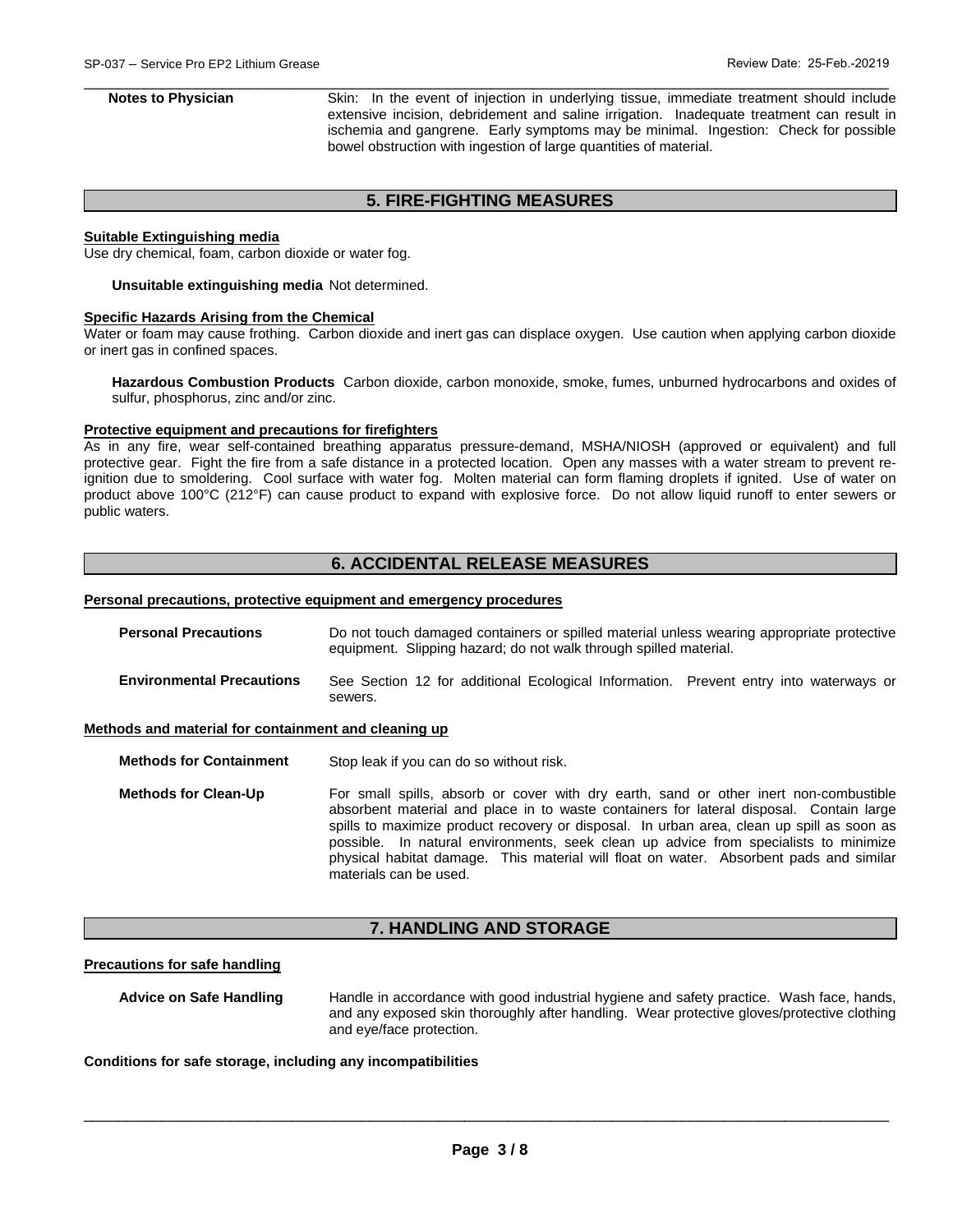| <b>Storage Conditions</b>     | Avoid water contamination and elevated temperatures to minimize product degradation.<br>Empty containers may contain product residue that can ignite with explosive force. Do not<br>pressurize, cut, weld, braze, solder, drill, grind, or expose such containers to heat, flame,<br>sparks, static electricity, or other sources of ignition; they may explode. Keep container<br>tightly closed. Store in a cool, dry, well-ventilated area. Store only in approved containers.<br>Do not store with strong oxidizing agents. Do not store at elevated temperatures. Avoid<br>storing product in direct sunlight for extended periods of time. |
|-------------------------------|---------------------------------------------------------------------------------------------------------------------------------------------------------------------------------------------------------------------------------------------------------------------------------------------------------------------------------------------------------------------------------------------------------------------------------------------------------------------------------------------------------------------------------------------------------------------------------------------------------------------------------------------------|
| <b>Incompatible Materials</b> | Strong oxidizing agents.                                                                                                                                                                                                                                                                                                                                                                                                                                                                                                                                                                                                                          |

# **8. EXPOSURE CONTROLS/PERSONAL PROTECTION**

#### **Exposure Guidelines**

| <b>Chemical Name</b>        | <b>ACGIH TLV</b>                           | <b>OSHA PEL</b>                    | <b>NIOSH IDLH</b>                       |
|-----------------------------|--------------------------------------------|------------------------------------|-----------------------------------------|
| Severely Hydrotreated Heavy | TWA: $5 \text{ mg/m}^3$ (oil mist)         | TWA: $5 \text{ mg/m}^3$ (oil mist) | TWA: none estab.                        |
| Naphthenic Petroleum Oil    | STEL: 10 mg/m <sup>3</sup> (oil mist)      | STEL: none estab.                  | STEL: none estab.                       |
| 64742-52-5                  |                                            |                                    |                                         |
| Petroleum Asphalt           | TWA: 0.5 mg/m <sup>3</sup> benzene soluble |                                    | Ceiling: $5 \text{ mg/m}^3$ fume 15 min |
| 8052-42-4                   | aerosol fume, inhalable fraction           |                                    |                                         |

#### **Appropriate engineering controls**

**Engineering Controls** Ventilation controls are not normally required under anticipated conditions of use. Provide exhaust ventilation or other engineering controls if airborne mists or vapors concentrations exceed recommended occupational exposure limits listed. An eye wash station and safety shower should be located near work station.

#### **Individual protection measures, such as personal protective equipment**

**Eye/Face Protection** Safety glasses equipped with side shields are recommended as a minimum protection in industrial settings. Wear goggles if splashing or spraying is anticipated. Wear goggles and face shield if material is heated above 125°F (51°C). Have suitable eye wash water available. **Skin and Body Protection** Use gloves constructed of chemical resistant materials such as heavy nitrile rubber if frequent or prolonged contact is expected. Use heat-protective gloves when handling product at elevated temperatures. Use clean protective clothing if splashing or spraying conditions are present. Protective clothing may include long-sleeve outer garment, apron, or lab coat. If significant contact occurs, remove oil-contaminated clothing as soon as possible and promptly shower. Launder contaminated clothing before reuse or discard. Wear heat protective boots and protective clothing when handling material at elevated temperatures. **Respiratory Protection** The need for respiratory protection is not anticipated under normal use conditions and with adequate ventilation. If elevated airborne concentrations above applicable workplace exposure levels are anticipated, a NIOSH-approved organic vapor respirator equipped with a dust/mist prefilter should be used.

**General Hygiene Considerations** Handle in accordance with good industrial hygiene and safety practice.

# **9. PHYSICAL AND CHEMICAL PROPERTIES**

#### **Information on basic physical and chemical properties**

**Physical State Semi-solid to solid Appearance** Dark Amber **Odor** Mild petroleum **Color** Dark Amber **Odor Threshold** Not determined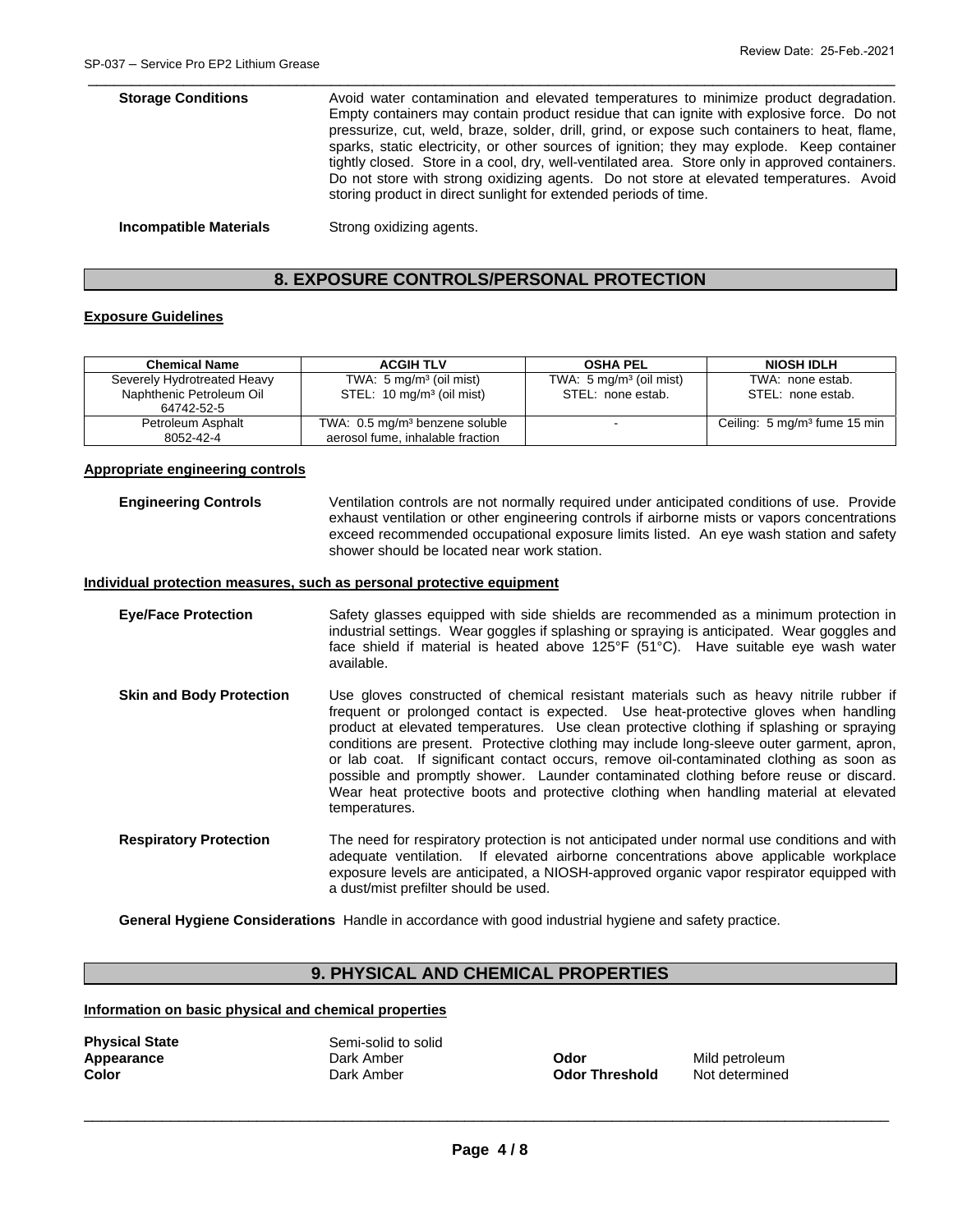| <b>Property</b><br>рH<br><b>Melting Point/Freezing Point</b><br><b>Boiling Point/Boiling Range</b> | Values<br>Not available<br>Not available<br>Not available | Remarks • Method                  |
|----------------------------------------------------------------------------------------------------|-----------------------------------------------------------|-----------------------------------|
| <b>Flash Point</b>                                                                                 | 238 °C / 460 °F                                           |                                   |
| <b>Evaporation Rate</b>                                                                            | Not determined                                            |                                   |
| <b>Flammability (Solid, Gas)</b>                                                                   | Not determined                                            |                                   |
| <b>Upper Flammability Limits</b>                                                                   | Not available                                             | @ 20 $\degree$ C (68 $\degree$ F) |
| <b>Lower Flammability Limits</b>                                                                   | Not available                                             | $(Air = 1)$                       |
| <b>Vapor Pressure</b>                                                                              | <0.001 kPa (<0.01 mmHg)                                   | (Water = 1)                       |
| <b>Vapor Density</b>                                                                               | >10                                                       |                                   |
| <b>Specific Gravity</b>                                                                            | ا>                                                        |                                   |
| <b>Water Solubility</b>                                                                            | Negligible solubility in cold water                       |                                   |
| Solubility in other solvents                                                                       | Not determined                                            |                                   |
| <b>Partition Coefficient</b>                                                                       | Not determined                                            |                                   |
| <b>Auto-ignition Temperature</b>                                                                   | Not available                                             |                                   |
| <b>Decomposition Temperature</b>                                                                   | Not determined                                            |                                   |
| <b>Kinematic Viscosity</b>                                                                         | 187 cSt                                                   | @ 40°C (104°F)                    |
| <b>Dynamic Viscosity</b>                                                                           | Not determined                                            |                                   |
| <b>Explosive Properties</b>                                                                        | Not determined                                            |                                   |
| <b>Oxidizing Properties</b>                                                                        | Not determined                                            |                                   |

# **10. STABILITY AND REACTIVITY**

\_\_\_\_\_\_\_\_\_\_\_\_\_\_\_\_\_\_\_\_\_\_\_\_\_\_\_\_\_\_\_\_\_\_\_\_\_\_\_\_\_\_\_\_\_\_\_\_\_\_\_\_\_\_\_\_\_\_\_\_\_\_\_\_\_\_\_\_\_\_\_\_\_\_\_\_\_\_\_\_\_\_\_\_\_\_\_\_\_\_\_\_\_

#### **Reactivity**

Not reactive under normal conditions.

#### **Chemical Stability**

Stable under recommended storage conditions.

# **Possibility of hazardous reactions**

None under normal processing.

#### Hazardous Polymerization Not expected to occur.

**Incompatible Materials**  Strong oxidizing agents.

#### **Hazardous Decomposition Products**

Carbon dioxide, carbon monoxide, smoke, fumes, unburned hydrocarbons and oxides of sulfur, phosphorus, zinc and/or nitrogen.

# **11. TOXICOLOGICAL INFORMATION**

#### **Information on likely routes of exposure**

|  | <b>Product Information</b> |
|--|----------------------------|
|--|----------------------------|

**Skin Contact Causes skin irritation.** 

**Inhalation Do not inhale.** 

**Ingestion Do not ingest.** 

#### **Component Information**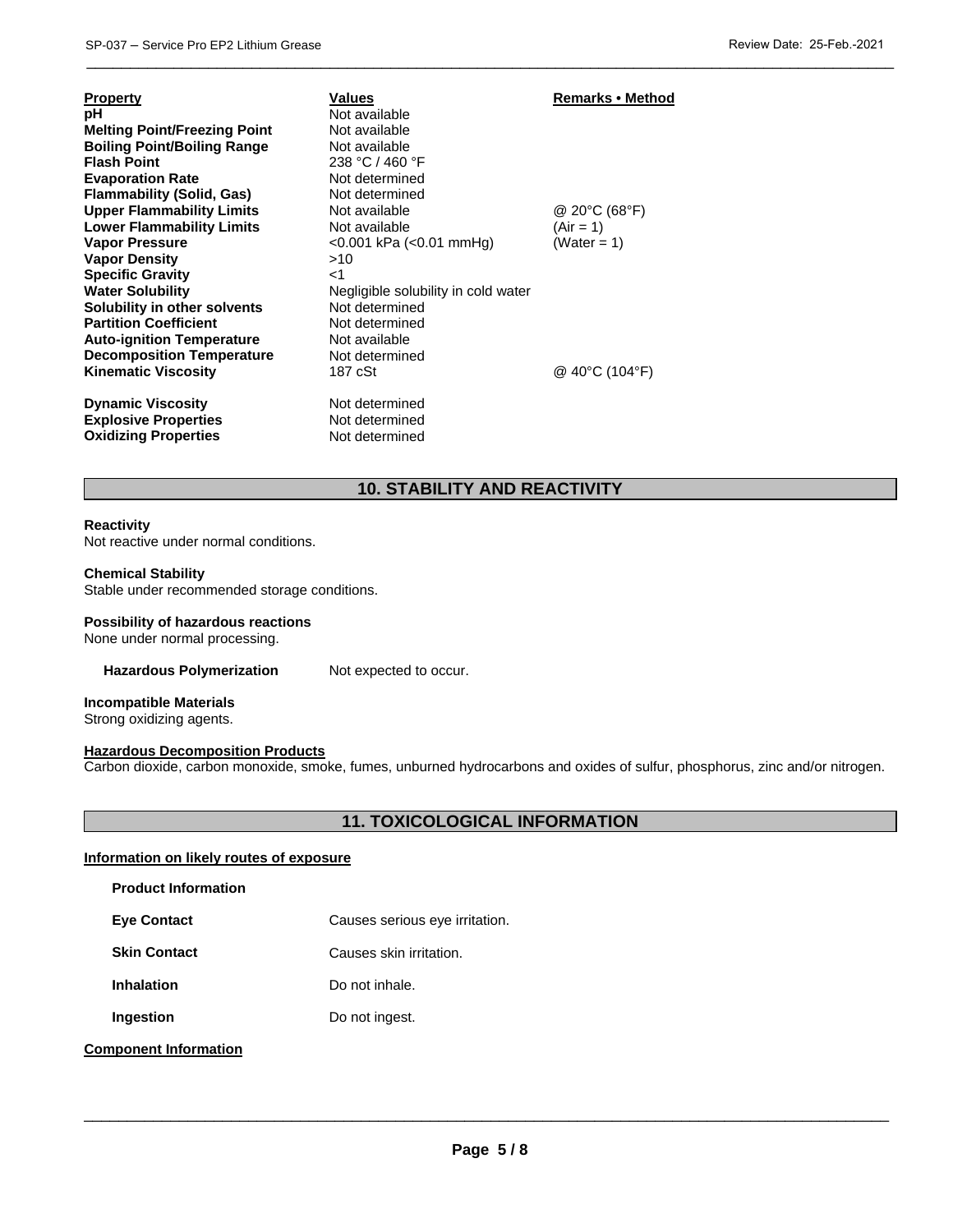| <b>Chemical Name</b>             | Oral LD50            | Dermal LD50             | <b>Inhalation LC50</b>  |
|----------------------------------|----------------------|-------------------------|-------------------------|
| Hydrotreated Castor Oil - (flake | $> 10$ g/kg (Rat)    |                         |                         |
| or solid)                        |                      |                         |                         |
| 8001-78-3                        |                      |                         |                         |
| Lithium Hydroxide Solution       | $= 120$ mg/kg (Rat)  |                         | $= 0.96$ mg/L (Rat) 4 h |
| 1310-66-3                        |                      |                         |                         |
| Petroleum Asphalt                | $>$ 5000 mg/kg (Rat) | $>$ 2000 mg/kg (Rabbit) |                         |
| 8052-42-4                        |                      |                         |                         |

\_\_\_\_\_\_\_\_\_\_\_\_\_\_\_\_\_\_\_\_\_\_\_\_\_\_\_\_\_\_\_\_\_\_\_\_\_\_\_\_\_\_\_\_\_\_\_\_\_\_\_\_\_\_\_\_\_\_\_\_\_\_\_\_\_\_\_\_\_\_\_\_\_\_\_\_\_\_\_\_\_\_\_\_\_\_\_\_\_\_\_\_\_

#### **Information on physical, chemical and toxicological effects**

**Symptoms Please see Section 4 of this SDS for symptoms.** 

#### **Delayed and immediate effects as well as chronic effects from short and long-term exposure**

 **Carcinogenicity** Based on the information provided, this product does not contain any carcinogens or potential carcinogens as listed by OSHA, IARC or NTP.

#### **Numerical measures of toxicity** Not determined

**Unknown Acute Toxicity** 2.25% of the mixture consists of ingredient(s) of unknown toxicity.

# **12. ECOLOGICAL INFORMATION**

#### **Ecotoxicity**

Harmful to aquatic life with long lasting effects.

### **Component Information**

| <b>Chemical Name</b>                                                     | Algae aquatic plants | Fish                                                                                                                                 | <b>Toxicity to</b><br>microorganisms | Crustacea                                   |
|--------------------------------------------------------------------------|----------------------|--------------------------------------------------------------------------------------------------------------------------------------|--------------------------------------|---------------------------------------------|
| Severely Hydrotreated<br>Heavy Naphthenic<br>Petroleum Oil<br>64742-52-5 |                      | 5000: 96 h Onocorhynchus<br>mykiss mg/L LC50                                                                                         |                                      | 1000: 48 h Daphnia magna<br>mg/L EC50       |
| Hydrogenated Castor Oil-<br>(flake or solid)<br>8001-78-3                |                      | 10000: 96 h Brachydanio rerio<br>mg/L LC50                                                                                           |                                      |                                             |
| Zinc Alkyl Dithiophosphate<br>68649-42-3                                 |                      | $1.0 - 5.0$ : 96 h Pimepphales<br>promelas mg/L LC50 static<br>$10.0 - 35.0$ : 96 h Pimephales<br>promelas mg/L LC50 semi-<br>static |                                      | $1 - 1.5$ : 48 h Daphnia<br>magna mg/L EC50 |

#### **Persistence/Degradability**

Not determined.

# **Bioaccumulation**

Not determined.

#### **Mobility**

| <b>Partition Coefficient</b> |
|------------------------------|
| >6                           |
|                              |

# **Other adverse effects**

Not determined.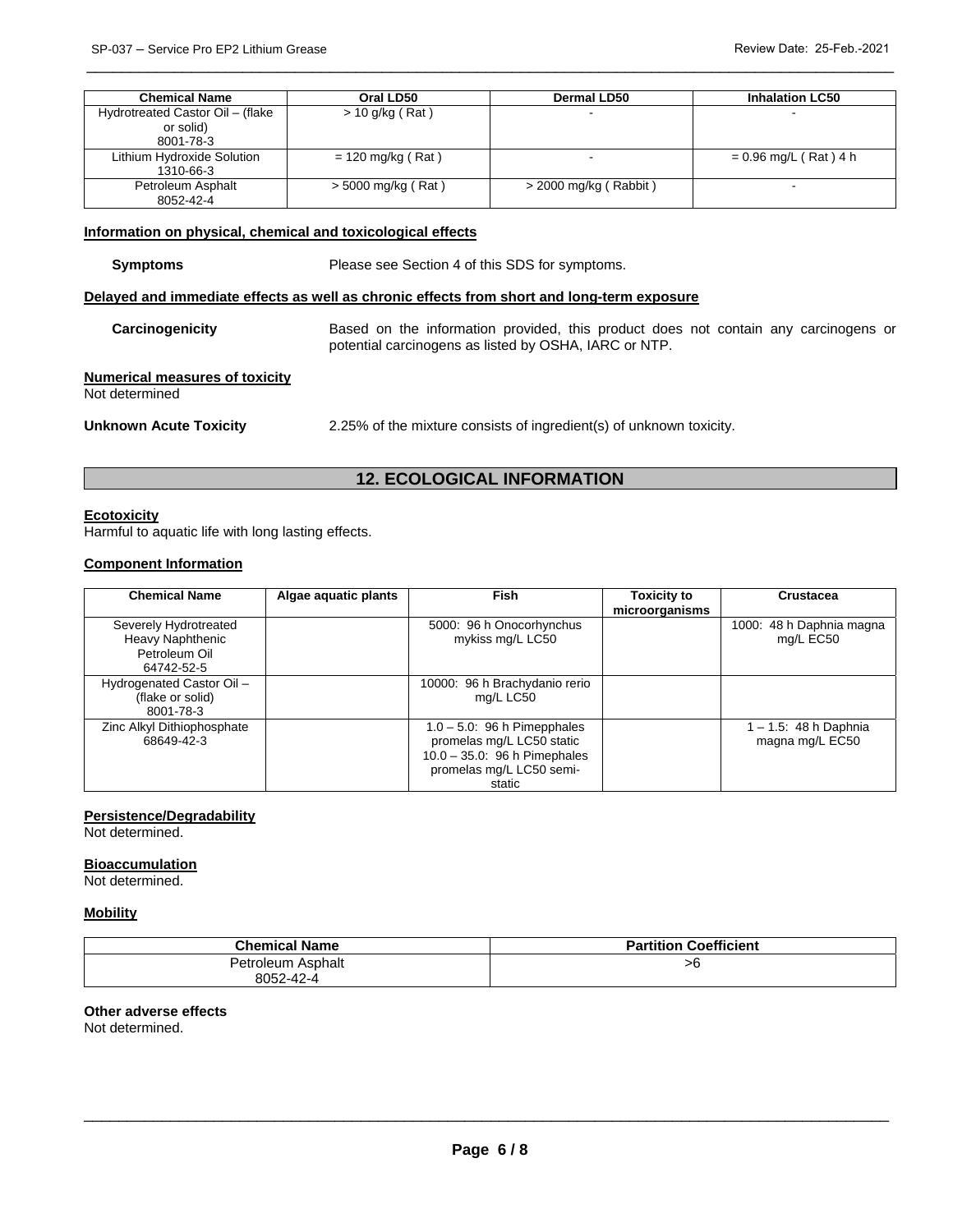# **13. DISPOSAL CONSIDERATIONS**

\_\_\_\_\_\_\_\_\_\_\_\_\_\_\_\_\_\_\_\_\_\_\_\_\_\_\_\_\_\_\_\_\_\_\_\_\_\_\_\_\_\_\_\_\_\_\_\_\_\_\_\_\_\_\_\_\_\_\_\_\_\_\_\_\_\_\_\_\_\_\_\_\_\_\_\_\_\_\_\_\_\_\_\_\_\_\_\_\_\_\_\_\_

### **Waste Treatment Methods**

| <b>Disposal of Wastes</b>     | Disposal should be in accordance with applicable regional, national and local laws and<br>regulations. |
|-------------------------------|--------------------------------------------------------------------------------------------------------|
| <b>Contaminated Packaging</b> | Disposal should be in accordance with applicable regional, national and local laws and<br>regulations. |

#### **California Hazardous Waste Status**

| <b>Chemical Name</b>       | California Hazardous Waste Status |
|----------------------------|-----------------------------------|
| Zinc Alkyl Dithiophosphate | Toxic                             |
| 68649-42-3                 |                                   |

# **14. TRANSPORT INFORMATION**

| <b>Note</b> | Please see current shipping paper for most up to date shipping information, including<br>exemptions and special circumstances. |
|-------------|--------------------------------------------------------------------------------------------------------------------------------|
| <u>DOT</u>  | Not regulated                                                                                                                  |
| <u>IATA</u> | Not regulated                                                                                                                  |
| <u>IMDG</u> | Not regulated                                                                                                                  |

# **15. REGULATORY INFORMATION**

| <b>Chemical Name</b>                                       | <b>TSCA</b> | DSL | <b>NDSL</b> | <b>EINECS</b> | <b>ELINCS</b> | <b>ENCS</b> | <b>IECSC</b> | <b>KECL</b> | <b>PICCS</b> | <b>AICS</b> |
|------------------------------------------------------------|-------------|-----|-------------|---------------|---------------|-------------|--------------|-------------|--------------|-------------|
| Severely Hydrotreated<br>Heavy Naphthenic<br>Petroleum Oil | Present     | ∧   |             | Present       |               | Present     | х            | Present     | X            | v<br>⋏      |
| Residual oils (petroleum),<br>hydrotreated                 | Present     | х   |             | Present       |               | Present     | х            | Present     |              |             |
| Zinc Alkyl Dithiophosphate                                 | Present     | ⌒   |             | Present       |               |             |              | Present     | x            | ∧           |
| Lithium Hydroxide Solution                                 |             |     |             |               |               | Present     | ⌒            |             | $\lambda$    | ∧           |
| Petroleum Asphalt                                          | Present     |     |             | Present       |               | Present     |              | Present     |              |             |

**Legend:**

*TSCA – United States Toxic Substances Control Act Section 8(b) Inventory*

*DSL/NDSL – Canadian Domestic Substances List/Non-Domestic Substances List* 

*EINECS/ELINCS – European Inventory of Existing Chemical Substances/European List of Notified Chemical Substances* 

*ENCS – Japan Existing and New Chemical Substances* 

*IECSC – China Inventory of Existing Chemical Substances* 

*KECL – Korean Existing and Evaluated Chemical Substances* 

*PICCS – Philippines Inventory of Chemicals and Chemical Substances* 

*AICS - Australian Inventory of Chemical Substances* 

#### **US Federal Regulations**

#### **CERCLA**

This material, as supplied, does not contain any substances regulated as hazardous substances under the Comprehensive Environmental Response Compensation and Liability Act (CERCLA) (40 CFR 302) or the Superfund Amendments and Reauthorization Act (SARA) (40 CFR 355).

#### **SARA 313**